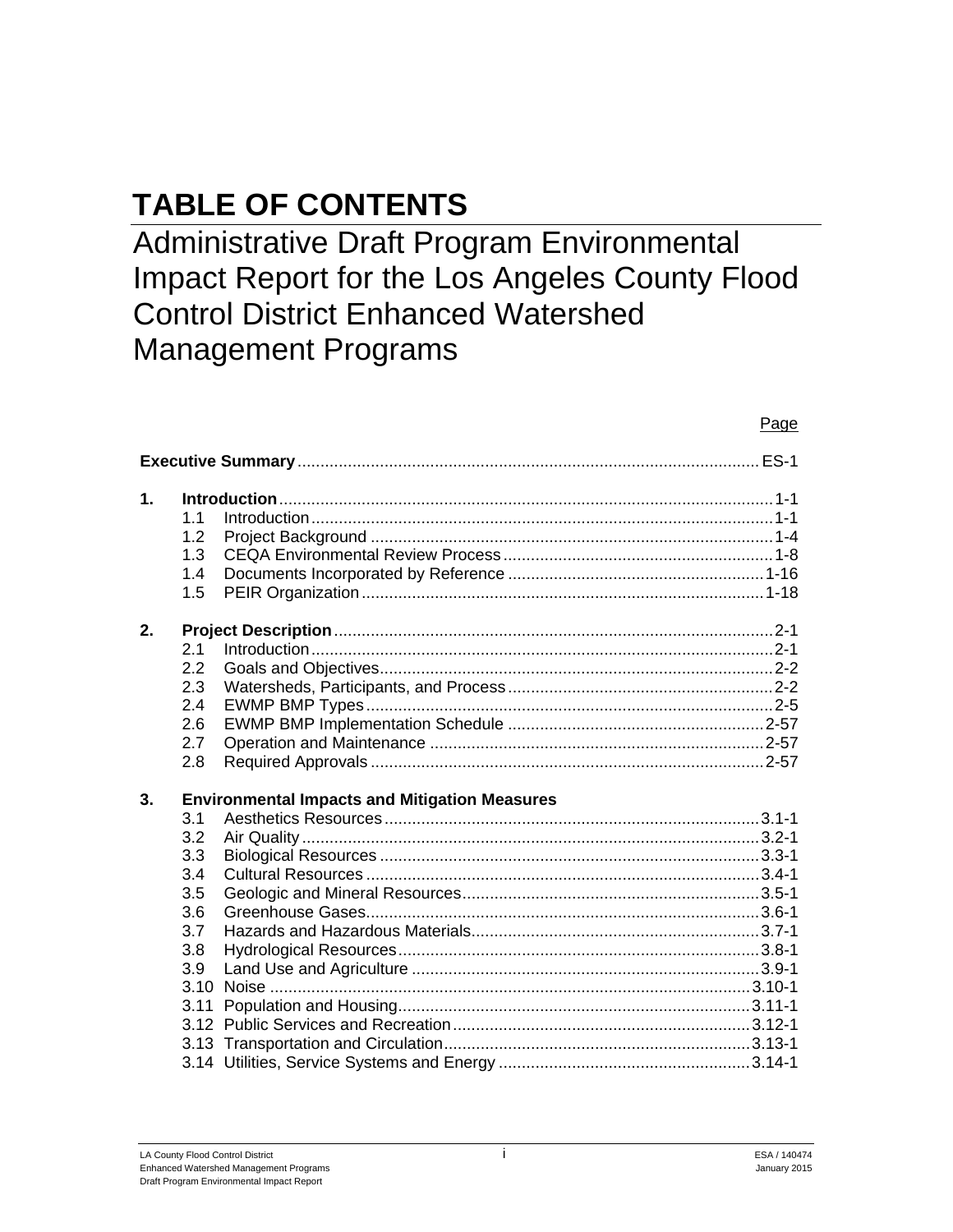| 4. |     |                                                                         |
|----|-----|-------------------------------------------------------------------------|
|    | 4.1 |                                                                         |
|    | 4.2 |                                                                         |
|    | 4.3 |                                                                         |
|    | 4.4 |                                                                         |
| 5. |     |                                                                         |
|    | 5.1 |                                                                         |
|    | 5.2 |                                                                         |
|    | 5.3 | Growth Inducement Potential and Significant and Irreversible Effects5-2 |
|    | 5.4 |                                                                         |
|    | 5.5 |                                                                         |
|    |     |                                                                         |
| 6. |     |                                                                         |
|    | 6.1 |                                                                         |
|    | 6.2 |                                                                         |
|    | 6.3 |                                                                         |
|    | 6.4 |                                                                         |
|    | 6.5 |                                                                         |
|    | 6.6 |                                                                         |
|    | 6.7 |                                                                         |
| 7. |     |                                                                         |
|    | 7.1 |                                                                         |
|    | 72  |                                                                         |
| 8. |     |                                                                         |
|    | 8.1 |                                                                         |
|    | 8.2 |                                                                         |
| 9. |     |                                                                         |
|    |     |                                                                         |

## **Appendices**

- A. Notice of Preparation
- B. Scoping Report and Comment Letters
- C. CalEEMod Air Quality Data
- D. Sensitive Natural Communities Descriptions
- E. CNDDB Species List
- F. Supplemental Hydrology and Water Quality Data
- G. EWMP Proposed BMP and Priority Project Data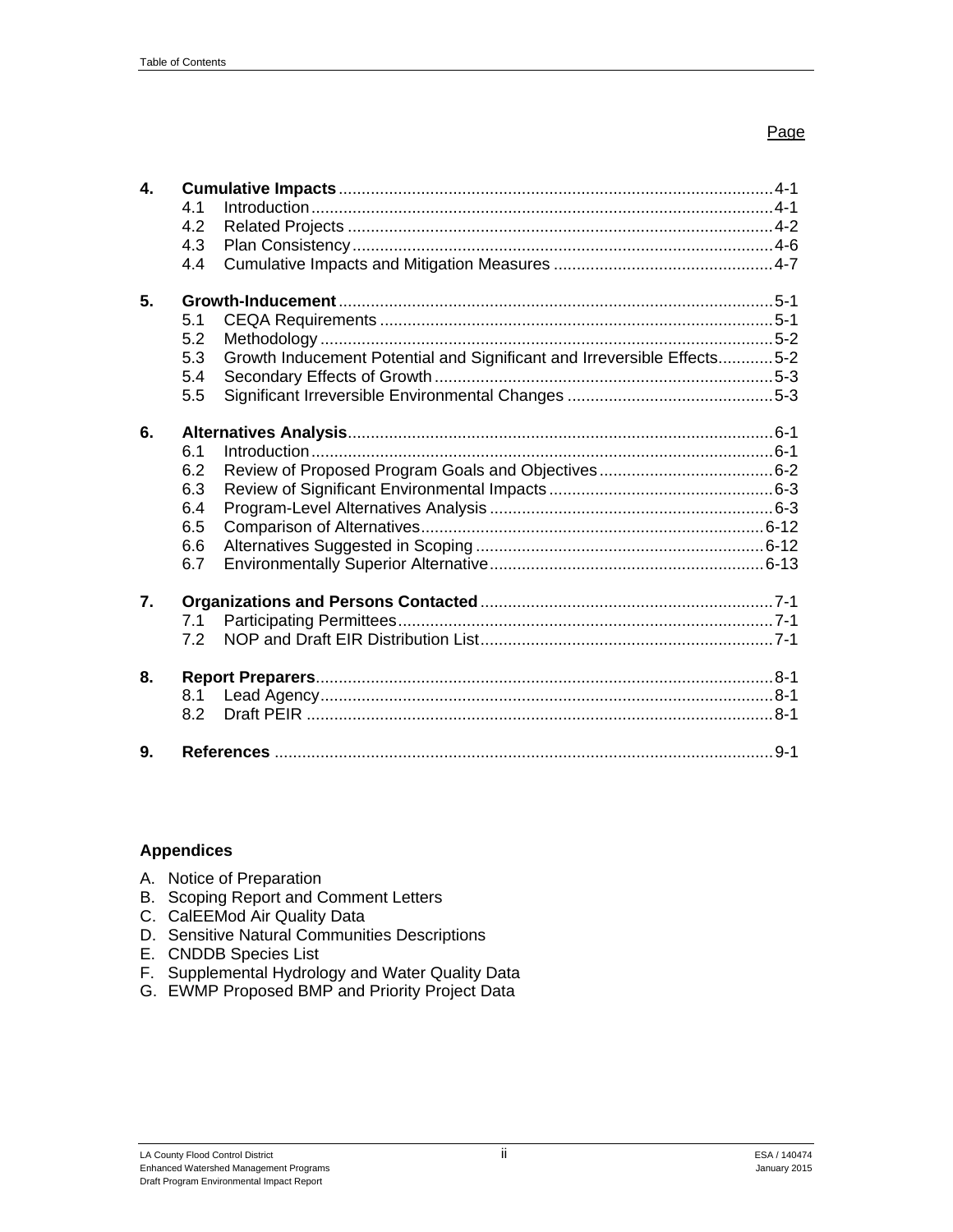## **List of Figures**

| $1 - 1$   |                                                                              |         |
|-----------|------------------------------------------------------------------------------|---------|
| $2 - 1$   | Watersheds and EWMP Groups within LACFCD Boundaries  2-4                     |         |
| $2 - 2$   | Location of Example Planned and Installed Distributed BMP Projects 2-21      |         |
| $2 - 3$   | Location of Example Planned and Installed Centralized BMP Projects 2-33      |         |
| $2 - 4$   | Location of Example Planned and Installed Regional BMP Projects  2-39        |         |
| $2 - 5$   |                                                                              |         |
| $2 - 6$   |                                                                              |         |
| $2 - 7$   |                                                                              |         |
| $2 - 8$   | Santa Monica Bay Watershed Jurisdictions 2 and 3 Watershed                   |         |
|           |                                                                              |         |
| $2 - 9$   | Palos Verdes Peninsula Watershed Management Group2-49                        |         |
| $2 - 10$  |                                                                              |         |
| $2 - 11$  |                                                                              |         |
| $2 - 12$  | Upper San Gabriel River Watershed Management Groups2-52                      |         |
| $2 - 13$  | Rio Hondo / San Gabriel River Watershed Management Group2-53                 |         |
| $2 - 14$  | Upper Los Angeles River Watershed Management Group2-54                       |         |
| $2 - 15$  |                                                                              |         |
| $2 - 16$  | Upper Santa Clara River Watershed Management Group2-56                       |         |
| $3.1 - 1$ |                                                                              |         |
| $3.3 - 1$ | Typical Drainages in the Southern Coastal EWMP Watersheds3.3-3               |         |
| $3.3 - 2$ | Typical Drainages in the Dominguez Channel Watershed Management              |         |
|           |                                                                              |         |
| $3.3 - 3$ | Typical Drainages in the Northern Coastal EWMP Watersheds 3.3-5              |         |
| $3.3 - 4$ | Typical Drainages in the Upper Los Angeles River Watershed 3.3-6             |         |
| $3.3 - 5$ | Typical Drainages in the Upper San Gabriel and Rio Hondo Watersheds3.3-8     |         |
| $3.3 - 6$ | Typical Drainages in the Upper Santa Clara River Watershed3.3-9              |         |
| $3.3 - 7$ |                                                                              |         |
| $3.3 - 8$ | Los Angeles County Significant Ecological Areas and Critical Habitat  3.3-14 |         |
| $3.5 - 1$ |                                                                              |         |
| $3.5 - 2$ |                                                                              |         |
| $3.5 - 3$ |                                                                              |         |
| $3.5 - 4$ |                                                                              |         |
| $3.7 - 1$ | Los Angeles County Fire Hazard Severity Zone Map for State                   |         |
|           |                                                                              |         |
| $3.7 - 2$ | Los Angeles County Fire Hazard Severity Zone Map for County                  |         |
|           |                                                                              |         |
| $3.8 - 1$ |                                                                              |         |
| $3.8 - 2$ | South Santa Monica Watershed Area - Hydrologic Features and Potential        |         |
|           |                                                                              |         |
| $3.8 - 3$ | Northern Coastal Watershed Area-Hydrologic Features and Potential BMP        |         |
|           |                                                                              |         |
| $3.8 - 4$ | Upper San Gabriel Watershed Area-Hydrologic Features and Potential           |         |
|           |                                                                              |         |
| $3.8 - 5$ | Upper Los Angeles River Watershed - Hydrologic Features and Potential        |         |
|           |                                                                              | .3.8-14 |
| $3.8 - 6$ | Dominguez Channel and Palos Verdes Watersheds-Hydrologic Features            |         |
|           |                                                                              |         |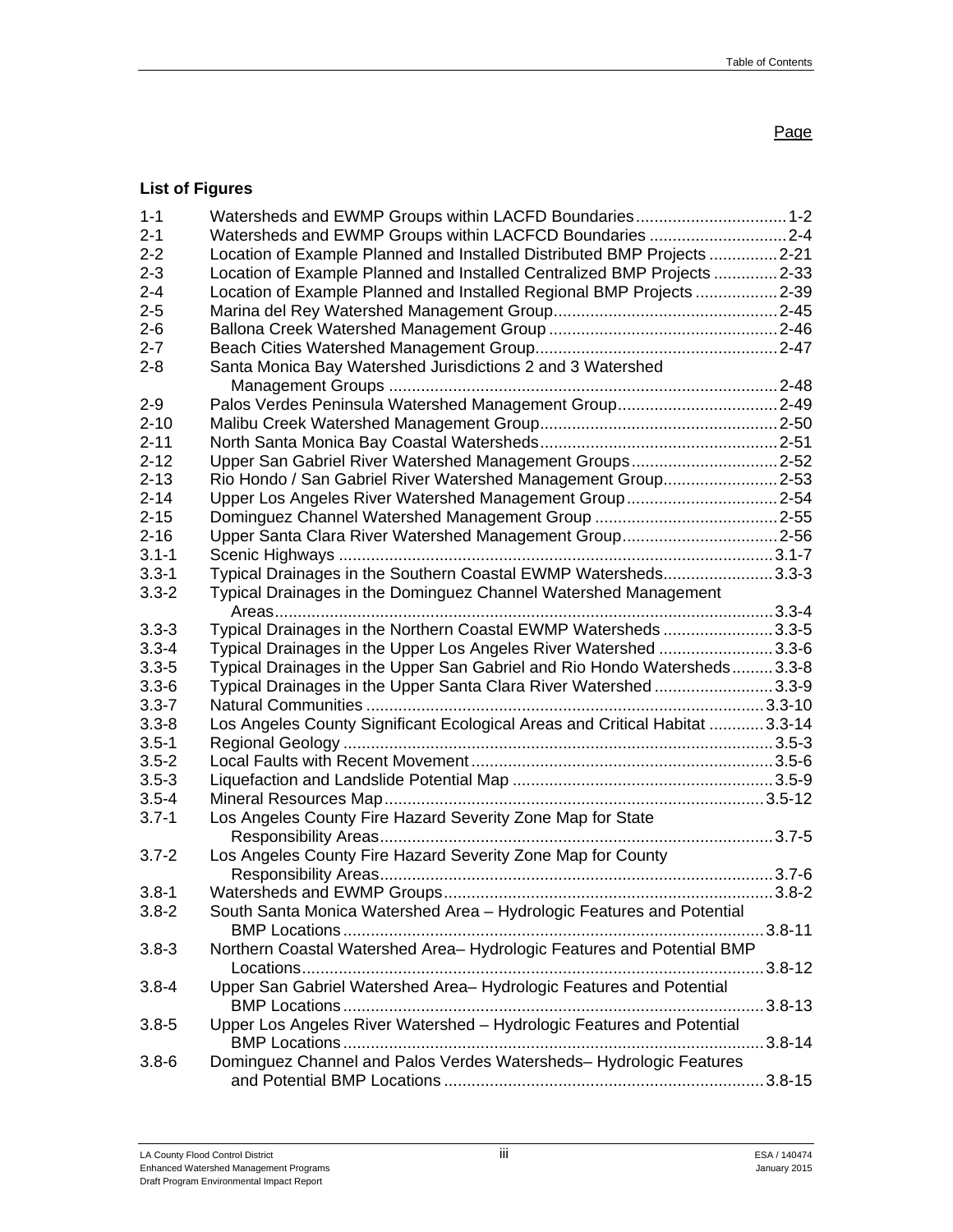# **List of Figures (cont.)**

| $3.8 - 7$  | Upper Santa Clara River Watershed - Hydrologic Features and Potential<br><b>BMP</b> Locations | $3.8 - 16$  |
|------------|-----------------------------------------------------------------------------------------------|-------------|
| $3.8 - 8$  | Effect of Urbanization on an Example Stream Hydrograph and Hydrograph                         |             |
|            |                                                                                               | .3.8-18     |
| $3.8 - 9$  | System of Dams and Reservoirs in Los Angeles Basin 3.8-19                                     |             |
| $3.8 - 10$ |                                                                                               |             |
| $3.9 - 1$  | Land Use in the Ballona Creek Watershed Management Group 3.9-3                                |             |
| $3.9 - 2$  | Land Uses in the Beach Cities Watershed Management Group3.9-5                                 |             |
| $3.9 - 3$  | Land Use in the Dominguez Channel Watershed Management Group  3.9-7                           |             |
| $3.9 - 4$  | Land Use in the Malibu Creek Watershed Management Group3.9-9                                  |             |
| $3.9 - 5$  | Land Use in the Marina del Rey Watershed Management Group3.9-11                               |             |
| $3.9 - 6$  | Land Uses in the North Santa Monica Bay Watershed Management Group3.9-13                      |             |
| $3.9 - 7$  | Land Uses in the Peninsula Cities EWMP Agencies                                               | $3.9 - 16$  |
| $3.9 - 8$  | Land Uses in the Rio Hondo / San Gabriel River Watershed Management                           |             |
|            |                                                                                               | $3.9 - 18$  |
| $3.9 - 9$  | Land Use in the Santa Monica Bay Watershed Jurisdictions 2 and 3                              |             |
|            |                                                                                               | $.3.9 - 20$ |
| $3.9 - 10$ | Land Use in the Upper Los Angeles River Watershed Management Group 3.9-22                     |             |
| $3.9 - 11$ | Land Use in Upper San Gabriel River Watershed Management Group3.9-24                          |             |
| $3.9 - 12$ | Land Use in Upper Santa Clara River Watershed Management Group3.9-25                          |             |
| $3.10 - 1$ |                                                                                               |             |
| $3.12 - 1$ |                                                                                               |             |
| $3.12 - 2$ |                                                                                               |             |
| $3.14 - 1$ |                                                                                               |             |
| 4-1        |                                                                                               |             |

## **List of Tables**

| $ES-1$    | Summary of Impacts and Mitigation Measures for the Enhanced Watershed   |             |
|-----------|-------------------------------------------------------------------------|-------------|
|           |                                                                         | <b>ES-7</b> |
| $1 - 1$   |                                                                         |             |
| $2 - 1$   |                                                                         |             |
| $2 - 2$   |                                                                         |             |
| $2 - 3$   | Examples of Planned or Installed Distributed BMP Projects               | $.2 - 17$   |
| $2 - 4$   |                                                                         | $2 - 29$    |
| $2 - 5$   |                                                                         |             |
| $2 - 6$   |                                                                         | $.2 - 58$   |
| $3.1 - 1$ | Summary of Aesthetics Impacts Requiring Mitigation Measures             | $.3.1 - 15$ |
| $3.2 - 1$ |                                                                         | $.3.2 - 6$  |
| $3.2 - 2$ |                                                                         |             |
| $3.2 - 3$ | SCAQMD Regional Air Quality Significance Thresholds 3.2-16              |             |
| $3.2 - 4$ | Modeling Parameters for Worst-Case Construction Scenario for a          |             |
|           |                                                                         | .3.2-18     |
| $3.2 - 5$ | Modeling Parameters for Worst-Case Construction Scenario for a          |             |
|           |                                                                         | $3.2 - 18$  |
| $3.2 - 6$ | Modeling Parameters for Worst-Case Construction Scenario for a Regional |             |
|           |                                                                         | $3.2 - 19$  |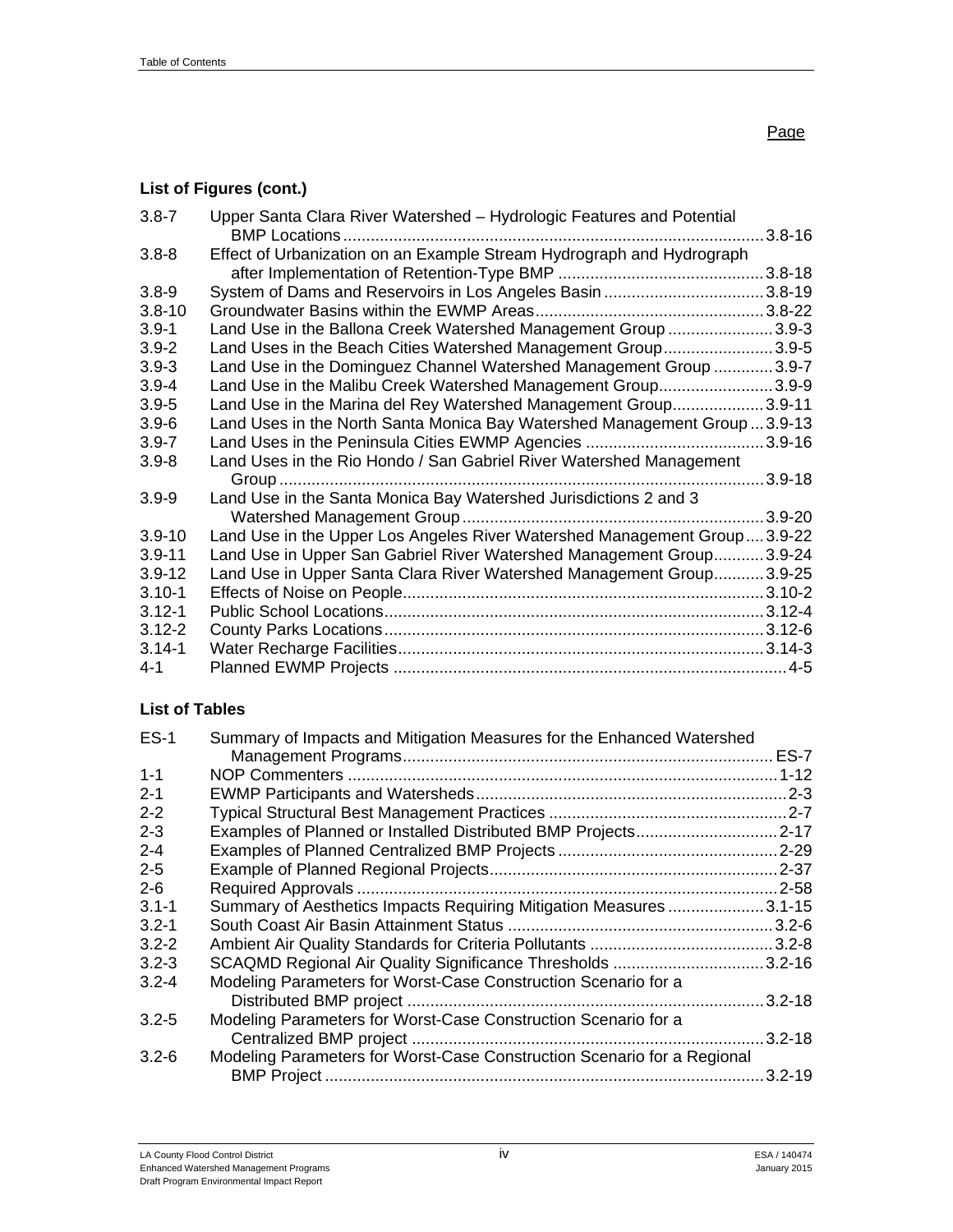## **List of Tables (cont.)**

| $3.2 - 7$  | Estimated Peak Daily Emissions for Project Construction Activities for a<br>3.2-20 |  |
|------------|------------------------------------------------------------------------------------|--|
| $3.2 - 8$  | Estimated Peak Daily Emissions for Project Construction Activities for a           |  |
|            | 3.2-21                                                                             |  |
| $3.2 - 9$  | Estimated Peak Daily Emissions for Project Construction Activities for a           |  |
|            | 3.2-21                                                                             |  |
| $3.2 - 10$ | Summary of Air Quality Impacts Requiring Mitigation Measures 3.2-30                |  |
| $3.3 - 1$  | Summary of Biological Resource Impacts Requiring Mitigation Measures 3.3-32        |  |
| $3.4 - 1$  | Paleontologically Sensitive Geologic Units/Formations within the                   |  |
|            | 3.4-10                                                                             |  |
| $3.4 - 2$  | Summary of Cultural Resource Impacts Requiring Mitigation Measures3.4-29           |  |
| $3.5 - 1$  |                                                                                    |  |
| $3.5 - 2$  | Principal Historically Active and Active Faults in the Project Vicinity 3.5-7      |  |
| $3.5 - 3$  | Summary of Geologic Resource Impacts Requiring Mitigation Measures  3.5-29         |  |
| $3.6 - 1$  | Recommended Actions from CARB climate change scoping plan3.6-7                     |  |
| $3.6 - 2$  | Estimated Construction-Related Greenhouse Gas Emissions -                          |  |
|            |                                                                                    |  |
| $3.6 - 3$  | Estimated Construction-Related Greenhouse Gas Emissions -                          |  |
|            |                                                                                    |  |
| $3.6 - 4$  | Estimated Construction-Related Greenhouse Gas Emissions -                          |  |
|            |                                                                                    |  |
| $3.6 - 5$  | Summary of Greenhouse Gas Impacts Requiring Mitigation Measures  3.6-17            |  |
| $3.7 - 1$  | Summary of Hazards Impacts Requiring Mitigation Measures 3.7-25                    |  |
| $3.8 - 1$  |                                                                                    |  |
| $3.8 - 2$  |                                                                                    |  |
| $3.8 - 3$  | Summary of Hydrological Resource Impacts Requiring Mitigation Measures3.8-43       |  |
| $3.9 - 1$  |                                                                                    |  |
| $3.9 - 2$  |                                                                                    |  |
| $3.9 - 3$  | Dominguez channel Watershed Land Area Distribution 3.9-6                           |  |
| $3.9 - 4$  |                                                                                    |  |
| $3.9 - 5$  |                                                                                    |  |
| $3.9 - 6$  |                                                                                    |  |
| $3.9 - 7$  |                                                                                    |  |
| $3.9 - 8$  |                                                                                    |  |
| $3.9 - 9$  |                                                                                    |  |
| $3.9 - 10$ | Rio Hondo / San Gabriel River Land Area Distribution 3.9-17                        |  |
| $3.9 - 11$ |                                                                                    |  |
| $3.9 - 12$ |                                                                                    |  |
| $3.9 - 13$ |                                                                                    |  |
| $3.9 - 14$ |                                                                                    |  |
| $3.9 - 15$ |                                                                                    |  |
| $3.9 - 16$ | Summary of Land Use and Agriculture Impacts Requiring                              |  |
|            |                                                                                    |  |
| $3.10 - 1$ |                                                                                    |  |
| $3.10 - 2$ |                                                                                    |  |
| $3.10 - 3$ | Caltrans Vibration Damage Potential Threshold Criteria 3.10-10                     |  |
| $3.10 - 4$ |                                                                                    |  |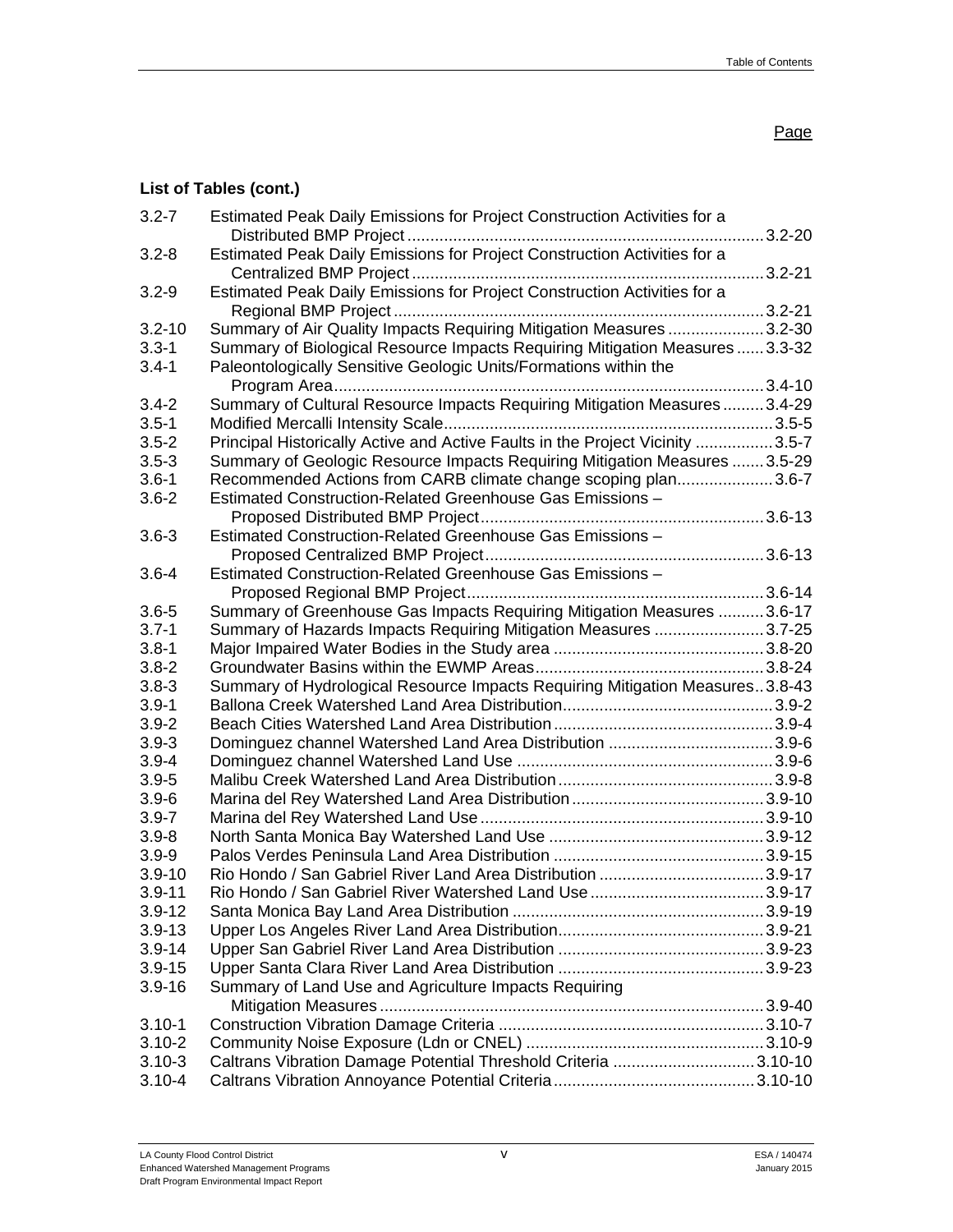# **List of Tables (cont.)**

| $3.10 - 5$  | County of Los Angeles Exterior Noise Standards By Noise Zones3.10-11     |              |
|-------------|--------------------------------------------------------------------------|--------------|
| $3.10 - 6$  | County of Los Angeles Interior Noise Standards for dwelling units3.10-12 |              |
| $3.10 - 7$  |                                                                          |              |
| $3.10 - 8$  |                                                                          |              |
| $3.10 - 9$  |                                                                          |              |
| $3.10 - 10$ |                                                                          |              |
| $3.10 - 11$ | Summary of Noise Impacts Requiring Mitigation Measures 3.10-25           |              |
| $3.11 - 1$  | 2014 Los Angeles County Area Median Household Income Classification      |              |
|             |                                                                          |              |
| $3.11 - 2$  | Summary of Population and Housing Impacts Requiring                      |              |
|             |                                                                          |              |
| $3.12 - 1$  |                                                                          |              |
| $3.12 - 2$  | Summary of Public Services and Recreation Impacts Requiring              |              |
|             |                                                                          | $.3.12 - 16$ |
| $3.13 - 1$  | Summary of Transportation and Circulation Impacts Requiring              |              |
|             |                                                                          |              |
| $3.14 - 1$  |                                                                          |              |
| $3.14 - 2$  |                                                                          |              |
| $3.14 - 3$  | Summary of Utilities and Service System Impacts Requiring                |              |
|             |                                                                          |              |
| $4 - 1$     |                                                                          |              |
| $4 - 2$     | Key Regional Resource Management and/or Protection Agencies  4-7         |              |
| $4 - 3$     |                                                                          |              |
| $6 - 1$     |                                                                          |              |
| $6 - 2$     |                                                                          |              |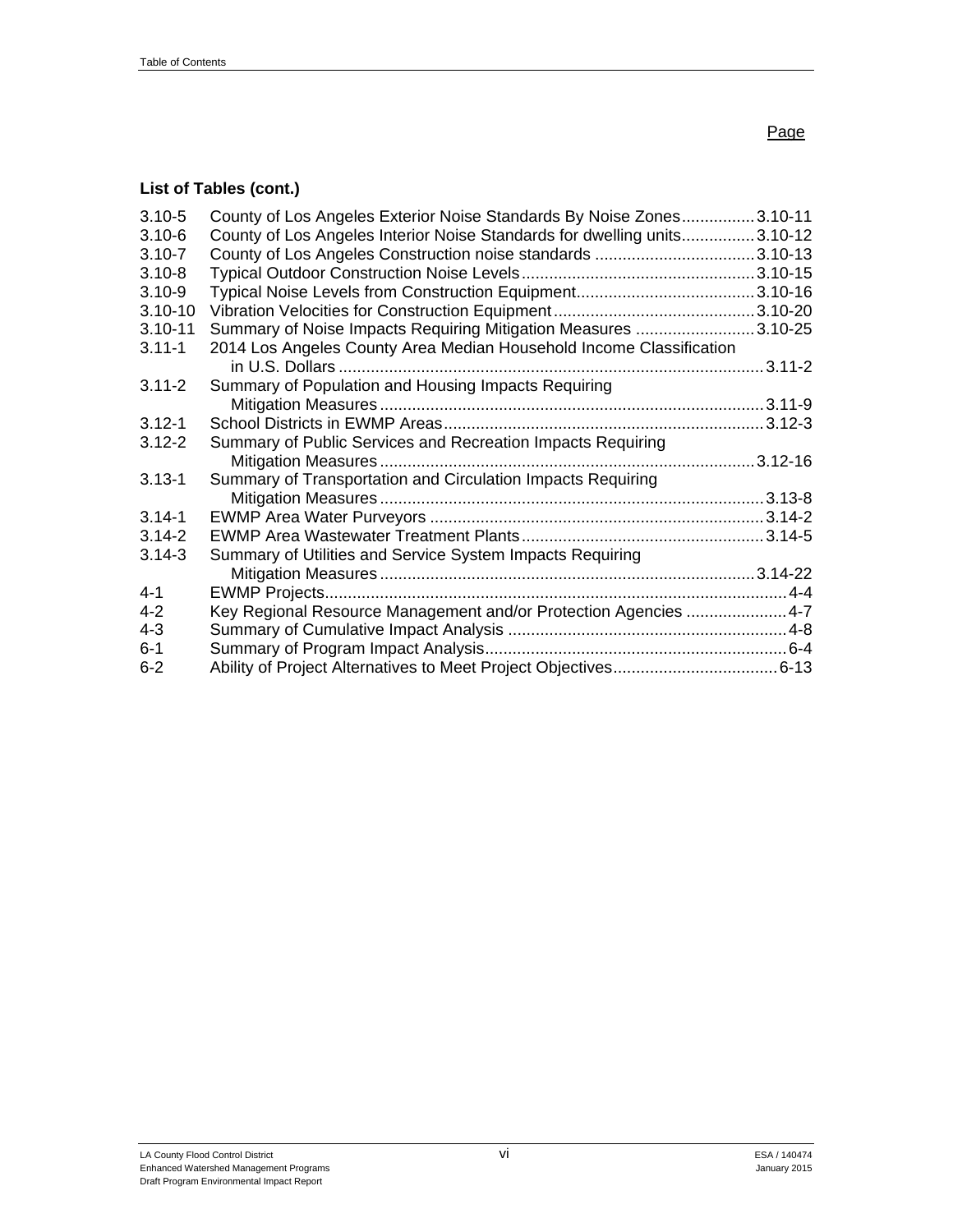## **Acronym List**

| AB              | <b>Assembly Bill</b>                                           |
|-----------------|----------------------------------------------------------------|
| ACS             | American Community Survey                                      |
| AGB             | <b>Alamitos Gap Barrier</b>                                    |
| AOA             | Air Operations Area                                            |
| AQMP            | Air Quality Management Plan                                    |
| AR4             | <b>IPCC Fourth Assessment Report</b>                           |
| ARMR            | Archaeological Resource Management Reports                     |
| ASBS            | Areas of Special Biological Significance                       |
| <b>ASTM</b>     | American Society for Testing and Materials                     |
| ASTs            | <b>Aboveground Storage Tanks</b>                               |
| <b>ATCM</b>     | <b>Airborne Toxics Control Measure</b>                         |
| B.P.            | <b>Before Present</b>                                          |
| <b>BACT</b>     | Best Available Control Technology                              |
| BAU             | <b>Business As-usual</b>                                       |
| <b>BMP</b>      | <b>Best Management Practices</b>                               |
| <b>BMPs</b>     | <b>Best Management Practices</b>                               |
| <b>BWER</b>     | <b>Ballona Wetlands Ecological Reserve</b>                     |
| $C1-C4$         | Chlordane (tissue), Chrysene                                   |
| CAA             | Clean Air Act                                                  |
| CAAA            | CAA Amendments of 1990                                         |
| CAAQS           | California Ambient Air Quality Standards                       |
|                 | Cal/OSHA California Division of Occupational Safety and Health |
| CalARP          | California Accidental Release Prevention                       |
| CalEPA          |                                                                |
|                 | California Environmental Protection Agency                     |
| <b>CARB</b>     | California Air Resources Board                                 |
| CВ              | Catch Basin                                                    |
| <b>CBC</b>      | California Building Code<br>California Clean Air Act           |
| <b>CCAA</b>     |                                                                |
| <b>CCAP</b>     | <b>Community Climate Action Plan</b>                           |
| <b>CCAT</b>     | California Climate Action Team                                 |
| CCC             | California Coastal Commission                                  |
| <b>CCR</b>      | California Code of Regulations                                 |
| <b>CDFW</b>     | California Department of Fish and Wildlife                     |
| <b>CDP</b>      | <b>Coastal Development Permit</b>                              |
| CEC             | California Energy Commission                                   |
| CEQA            | California Environmental Quality Act                           |
| CESA            | California Endangered Species Act                              |
| <b>CFCs</b>     | Chlorofluorocarbons                                            |
| <b>CFR</b>      | Code of Federal Regulations                                    |
| <b>CGP</b>      | <b>Construction General Permit</b>                             |
| CH <sub>4</sub> | Methane                                                        |
| <b>CHLs</b>     | California Historical Landmarks                                |
| <b>CIRS</b>     | <b>Coastal Interceptor Relief Sewer</b>                        |
| <b>CIWMB</b>    | California Integrated Waste Management Board                   |
| <b>CNDDB</b>    | California Natural Diversity Database                          |
| <b>CNPS</b>     | California Native Plant Society                                |
| CO              | Carbon Monoxide                                                |
| CO <sub>2</sub> | <b>Carbon Dioxide</b>                                          |
| <b>CPUC</b>     | <b>California Public Utilities Commission</b>                  |
| <b>CRHR</b>     | California Register of Historical Resources                    |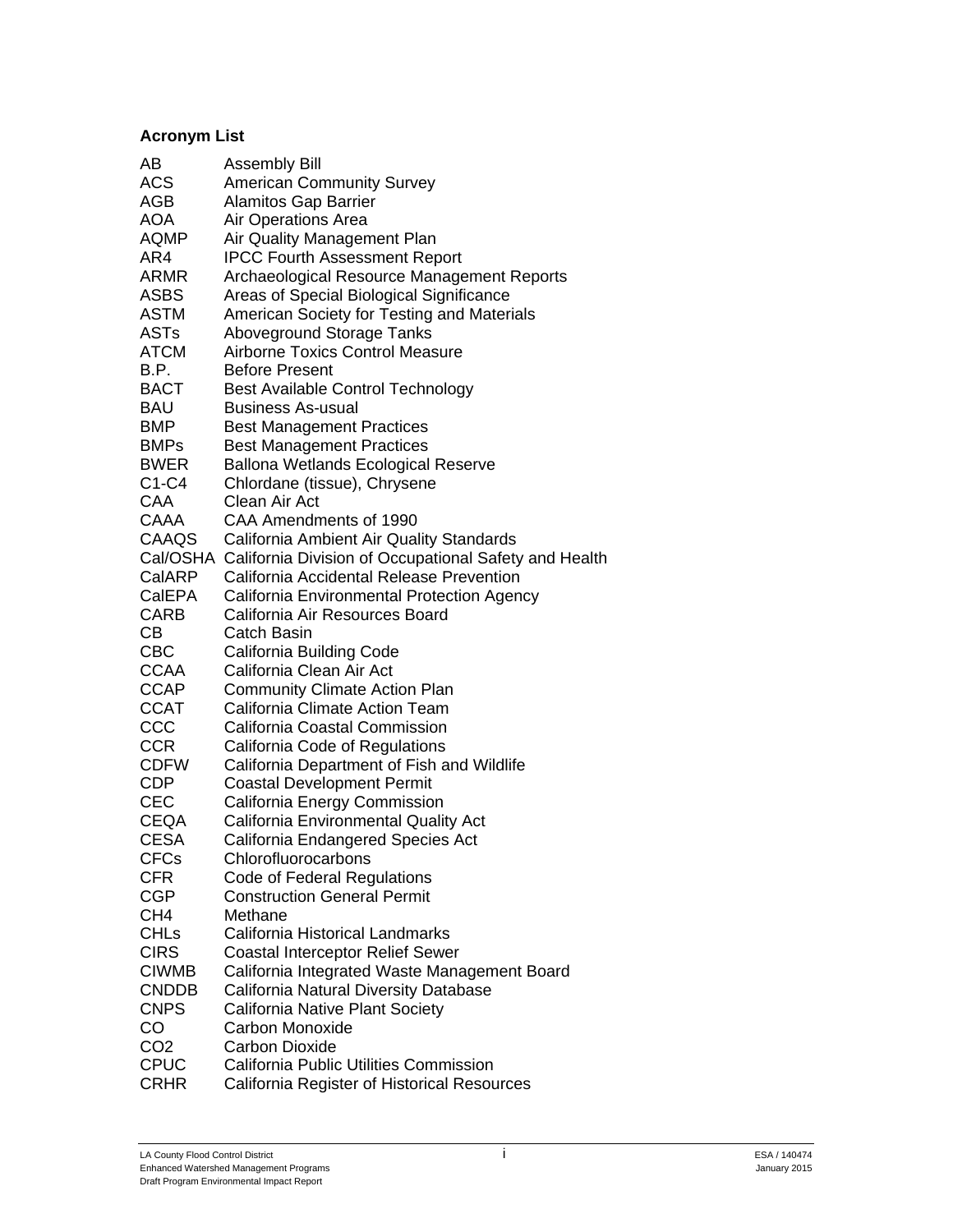# **Acronym List (cont.)**

| <b>CWA</b>     | <b>Clean Water Act</b>                                                            |
|----------------|-----------------------------------------------------------------------------------|
| DGSG           | Dominguez Channel Spreading Grounds                                               |
| DHS            | Department of Health Services                                                     |
| DNL            | Day-Night Average Noise Level                                                     |
| DOT            | Department of Transportation                                                      |
| DTSC           | Department of Toxic Substances Control                                            |
| EIR            | environmental impact report                                                       |
| ERP            | <b>Emergency Response Plan</b>                                                    |
| ESA            | <b>Environmental Site Assessment</b>                                              |
| ET             | Evapotranspiration                                                                |
| EWMP           | <b>Enhanced Watershed Management Program</b>                                      |
| FAA            | <b>Federal Aviation Administration</b>                                            |
| FESA           | <b>Federal Endangered Species Act</b>                                             |
| FHSZs          | <b>Fire Hazard Severity Zones</b>                                                 |
| FMMP           | Farmland Mapping and Monitoring Program                                           |
| GHG            | Greenhouse Gas                                                                    |
| GWP            | <b>Global Warming Potential</b>                                                   |
| HAPs           | <b>Hazardous Air Pollutants</b>                                                   |
| HFCs           | Hydrofluorocarbons                                                                |
| HMBP           | <b>Hazardous Materials Business Plan</b>                                          |
| ΗR             | <b>Hydrologic Region</b>                                                          |
| <b>HVAC</b>    | Heating, Ventilation, and Air Conditioning                                        |
| IC/ID          | <b>Illicit Connection / Illicit Discharges</b>                                    |
| <b>IPCC</b>    | Intergovernmental Panel on Climate Change                                         |
| <b>IRAs</b>    | <b>Identified Resource Areas</b>                                                  |
| JWPCP          | <b>Joint Water Pollution Control Plant</b>                                        |
| LACFCD         | Los Angeles County Flood Control District                                         |
| LACFD          | Los Angeles County Fire Department                                                |
| LACOE<br>LACSD | Los Angeles County Office of Education<br>Los Angeles County Sanitation Districts |
|                | LARWQCBLos Angeles Regional Water Quality Control Board                           |
| LASD           | Los Angeles County Sheriff's Department                                           |
| LAUSD          | Los Angeles Unified School District                                               |
| LCFS           | <b>Low Carbon Fuel Standard</b>                                                   |
| LCPs           | <b>Local Coastal Programs</b>                                                     |
| LFD            | Low-Flow Diversion                                                                |
| LID            | Low-Impact Development                                                            |
| LOS            | Level of Service                                                                  |
| LST            | Localized Significance Threshold                                                  |
| <b>LUSTs</b>   | Leaking Underground Storage Tanks                                                 |
| <b>MACT</b>    | Maximum Achievable Control Technology                                             |
| <b>MBTA</b>    | <b>Migratory Bird Treaty Act</b>                                                  |
| <b>MCM</b>     | <b>Minimum Control Measure</b>                                                    |
| ML             | <b>Richter Local Magnitude</b>                                                    |
| <b>MMRP</b>    | Mitigation Monitoring and Reporting Program                                       |
| MMT            | <b>Million Metric Tons</b>                                                        |
| Mou            | Memorandum of Understanding                                                       |
| MPO            | Metropolitan Planning Organization                                                |
| MRZs           | <b>Mineral Resource Zones</b>                                                     |
|                |                                                                                   |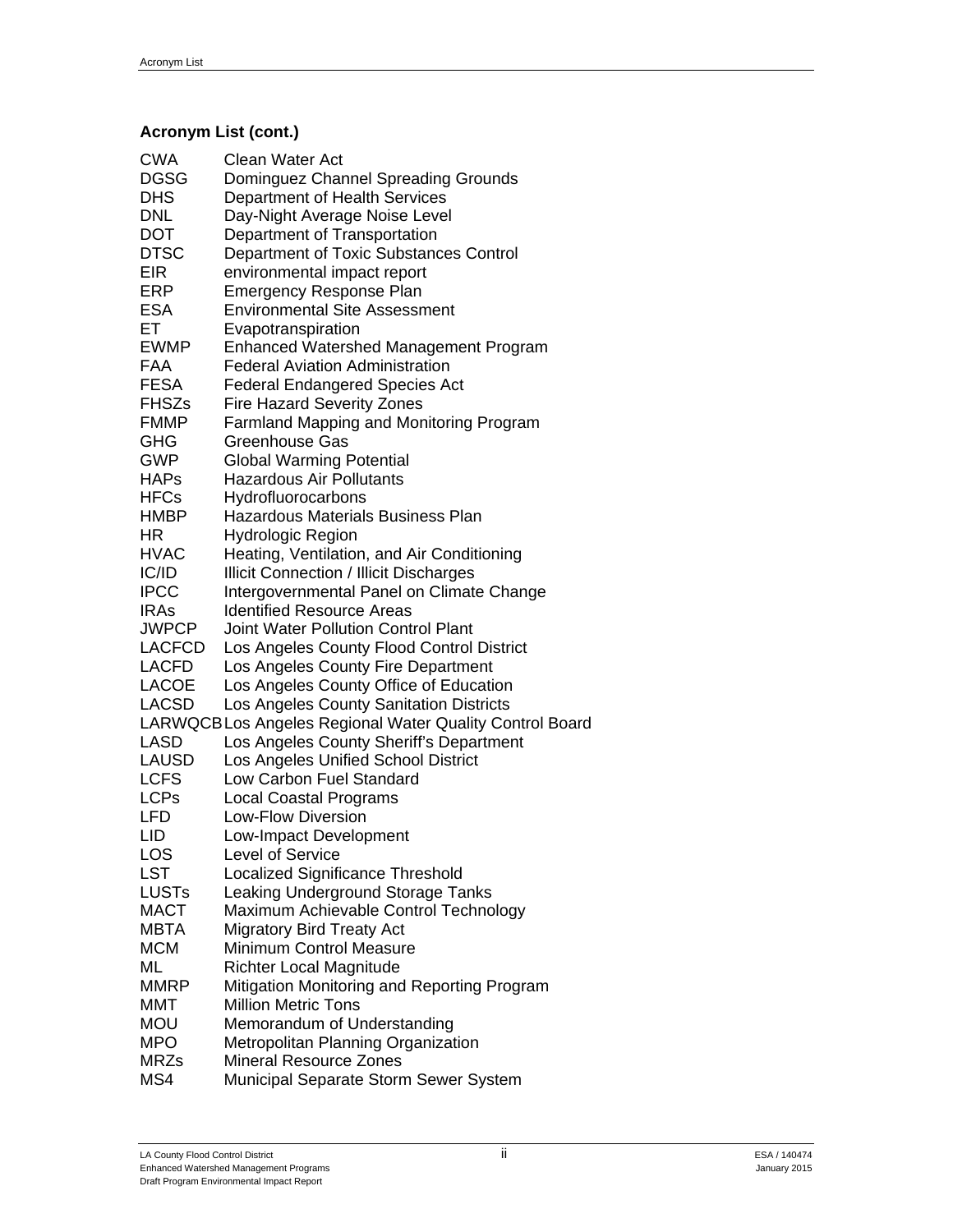# **Acronym List (cont.)**

| N <sub>2</sub> O | Nitrous Oxide                                                     |
|------------------|-------------------------------------------------------------------|
| NAAQS            | National Ambient Air Quality Standards                            |
| NCCP/HCP         | Natural Community Conservation Planning/Habitat Conservation Plan |
|                  | NESHAPs National Emission Standards for Hazardous Air Pollutants  |
| NH <sub>3</sub>  | Ammonia                                                           |
| <b>NHPA</b>      | <b>National Historic Preservation Act</b>                         |
| <b>NMFS</b>      | <b>National Marine Fisheries Service</b>                          |
| <b>NO</b>        | Nitric Oxide                                                      |
| NO <sub>2</sub>  | Nitrogen Dioxide                                                  |
| <b>NOI</b>       | Notice of Intent                                                  |
| <b>NOP</b>       | Notice of Preparation                                             |
| <b>NOX</b>       | Nitrogen Oxides                                                   |
| <b>NPDES</b>     | National Pollutant Discharge Elimination System                   |
| <b>NRHP</b>      | National Register of Historic Places                              |
| <b>OEHHA</b>     | Office of Environmental Health Hazard Assessment                  |
| <b>OES</b>       | <b>Office of Emergency Services</b>                               |
| <b>OPR</b>       | Office of Planning and Research                                   |
| OSHA             | Office of Safety and Health Administration                        |
| P-C              | Production-Consumption                                            |
| <b>PEIR</b>      | Program Environmental Impact Report                               |
| <b>PFCs</b>      | Perfluorocarbons                                                  |
| <b>PGA</b>       | <b>Peak Ground Acceleration</b>                                   |
| PHI              | Points of Historical Interest                                     |
| <b>PM10</b>      | Particulate Matter (10 micrometers or less)                       |
| PM2.5            | Particulate Matter (2.5 micrometers or less)                      |
| <b>PPV</b>       | Peak Particle Velocity                                            |
| <b>PRDs</b>      | <b>Permit Registration Documents</b>                              |
| <b>PSD</b>       | Prevention of Significant Deterioration                           |
| <b>PVC</b>       | Polyvinyl Chloride                                                |
| RAA              | Reasonable Assurance Analysis                                     |
| RCRA             | Resource Conservation and Recovery Act                            |
| <b>RMP</b>       | <b>Risk Management Plan</b>                                       |
| <b>RMS</b>       | Root Mean Square                                                  |
| <b>ROG</b>       | <b>Reactive Organic Gases</b>                                     |
| RWLs             | <b>Receiving Water Limitations</b>                                |
| RWQCB            |                                                                   |
| <b>RWQCBs</b>    | <b>Regional Water Quality Control Board</b>                       |
|                  | <b>Regional Water Quality Control Boards</b>                      |
| SAR              | Second Assessment Report                                          |
| SB               | Senate Bill<br>Southern California Association of Governments     |
| <b>SCAG</b>      |                                                                   |
| SCAQMD           | South Coast Air Quality Management District                       |
| <b>SEAs</b>      | <b>Significant Ecological Areas</b>                               |
| SF <sub>6</sub>  | Sulfur Hexafluoride                                               |
| <b>SIP</b>       | State Implementation Plan                                         |
| <b>SLIC</b>      | Spills, Leaks, Investigations, and Cleanups Program               |
| <b>SMARA</b>     | State Surface Mining and Reclamation Act                          |
| <b>SMURRF</b>    | Santa Monica Urban Runoff Recycling Facility                      |
| SO <sub>2</sub>  | <b>Sulfur Dioxide</b>                                             |
| SO <sub>3</sub>  | <b>Sulfur Trioxide</b>                                            |
| SO <sub>4</sub>  | <b>Sulfates</b>                                                   |